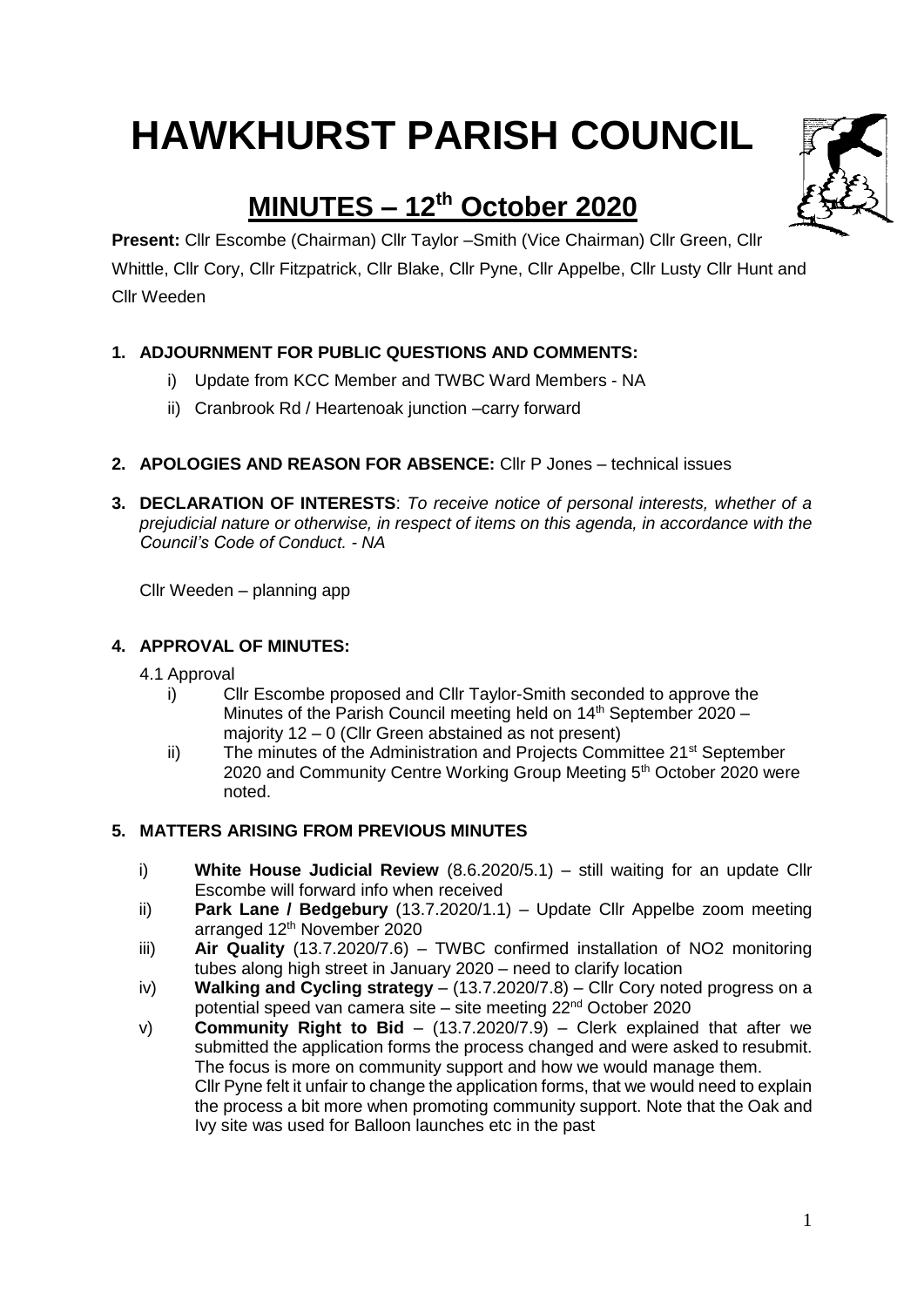Cllr Green proposed and Cllr Weeden seconded the approval of the circulated revised bids and to seek community support via website, social media etc– agreed unanimously

- vi) **Finance** (13.7.2020/7.1) Online banking – Cllr Whittle has accessed the link Council credit card – Cllr Whittle to progress ASAP Additional bank account – Cllr Escombe returned the necessary forms
- vii) **Heartenoak Recreation Ground** (10.8.2020/7.4) Our representatives are finalizing the documents and fee.
- viii) **Formation of a Hawkhurst Community Interest Group** (14.9.2020/7.3) Broadband – Cllr Taylor – Smith to progress for next meeting
- ix) **Update on TWBC agreement** (14.9.20/7.3) Cllr Escombe updated Council that a majority of Parish Councils are in support – assume to go through TWBC process for New Year.

# **6. PLANNING**

6.1 Planning applications to be considered

| <b>No</b>                                 | <b>Application</b> | <b>Location</b><br>Proposal                    |                           |  |
|-------------------------------------------|--------------------|------------------------------------------------|---------------------------|--|
|                                           | <b>No</b>          |                                                |                           |  |
| 27                                        | 20/02081/FULL      | Reunification of cottages with alterations and | Conghurst                 |  |
|                                           |                    | extensions                                     | Cottages                  |  |
|                                           |                    |                                                | Conghurst<br>Lane         |  |
|                                           |                    |                                                | <b>Hawkhurst</b>          |  |
|                                           |                    |                                                | Cranbrook<br><b>TN18</b>  |  |
|                                           |                    |                                                | 4RJ                       |  |
|                                           |                    | Comments already submitted due to timing.      |                           |  |
| 28                                        | 20/02082/LBC       | Reunification of cottages with alterations and | Conghurst                 |  |
|                                           |                    | extensions                                     | Cottages                  |  |
|                                           |                    |                                                | Conghurst<br>Lane         |  |
|                                           |                    |                                                | Hawkhurst                 |  |
|                                           |                    |                                                | Cranbrook<br><b>TN18</b>  |  |
|                                           |                    |                                                | 4RJ                       |  |
| Comments already submitted due to timing. |                    |                                                |                           |  |
| 29                                        | 20/02425/FULL      | Conversion of the swimming pool room (the      | Collingwood               |  |
|                                           |                    | link building) into a single dwelling          | House,<br>Hastings        |  |
|                                           |                    |                                                | Road, Hawkhurst,          |  |
|                                           |                    |                                                | Cranbrook,<br><b>TN18</b> |  |
|                                           |                    |                                                | 4RR                       |  |
|                                           | <b>Background:</b> |                                                |                           |  |

*The majority of the alterations are internal, with the only external alterations proposed being replacing two (modern) external doors and opening up closed off windows. No comments*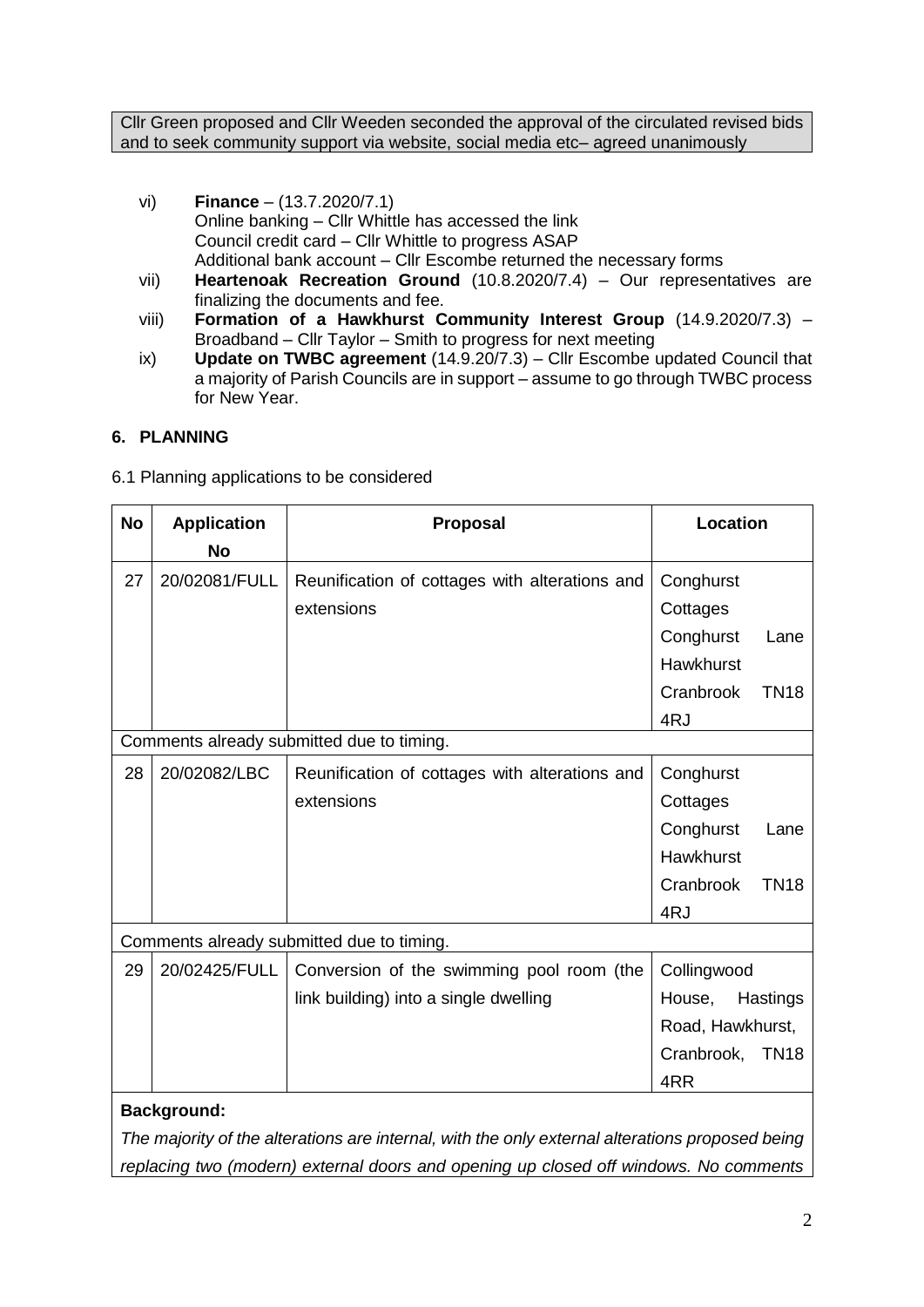#### *from neighbours.*

#### **Comments and Recommendation:**

This application complies with the NDP insofar as it involves the redevelopment of an existing building into a two-bedroomed single-storey dwelling (HD1, HD2 & HD3). On the other hand, the site is outside the LBD and there are limited facilities within walking distance. The external alterations are minimal and other than infilling the swimming pool, the internal alterations mainly comprise use of partitioning and would, therefore, presumably have minimal impact on the listed building. HPC notes that there will be no subdivision of the garden, parking etc. Hence, it appears that this proposal accords with HD4 as it is sensitive to the local context. Given the minimal external alterations, we do not envisage that this proposal will adversely impact the AONB.

HPC remains extremely concerned about the impact on the traffic through the crossroads. We appreciate that being only one house, it would be inappropriate to expect the applicant to have undertaken a transport assessment. However, HPC's view is that it is the cumulative impact on the crossroads that needs to be considered. Over the past two months, we have had applications for eight new dwellings within the village. KCC Highways has indicated that an additional 22 trips through the junction at peak times would amount to the residual cumulative impact on the road network being severe. However, this is not necessarily the threshold at which the impact would be considered to be severe. Therefore, we would request that TWBC satisfies itself that KCC Highways has properly considered the cumulative impact of each additional property.

HPC **supports** this application on the proviso that KCC Highways confirm that their model of the Hawkhurst crossroads junction demonstrates that this development (together with any other current application where approval is recommended) does not result in a residual cumulative impact on the junction that would be considered severe.

# **Vote: Support 11 Decision 0 abstain 1 (Cllr Weeden)**

**Decision: Support**

| 30 | 20/02426/LBC             | Listed Building Consent: Conversion of the Collingwood                        |                           |  |  |
|----|--------------------------|-------------------------------------------------------------------------------|---------------------------|--|--|
|    |                          | swimming                                                                      | Hastings<br>House,        |  |  |
|    |                          | pool room (the link building) into a single                                   | Road, Hawkhurst,          |  |  |
|    |                          | dwelling                                                                      | Cranbrook,<br><b>TN18</b> |  |  |
|    |                          |                                                                               | 4RR                       |  |  |
|    | See above - 20/02426/LBC |                                                                               |                           |  |  |
| 31 |                          | 20/02409/FULL   Associated operational development for the   Barn East Of Elm |                           |  |  |
|    |                          | design and appearance for the $\vert$ Hill<br>external                        | House<br>High             |  |  |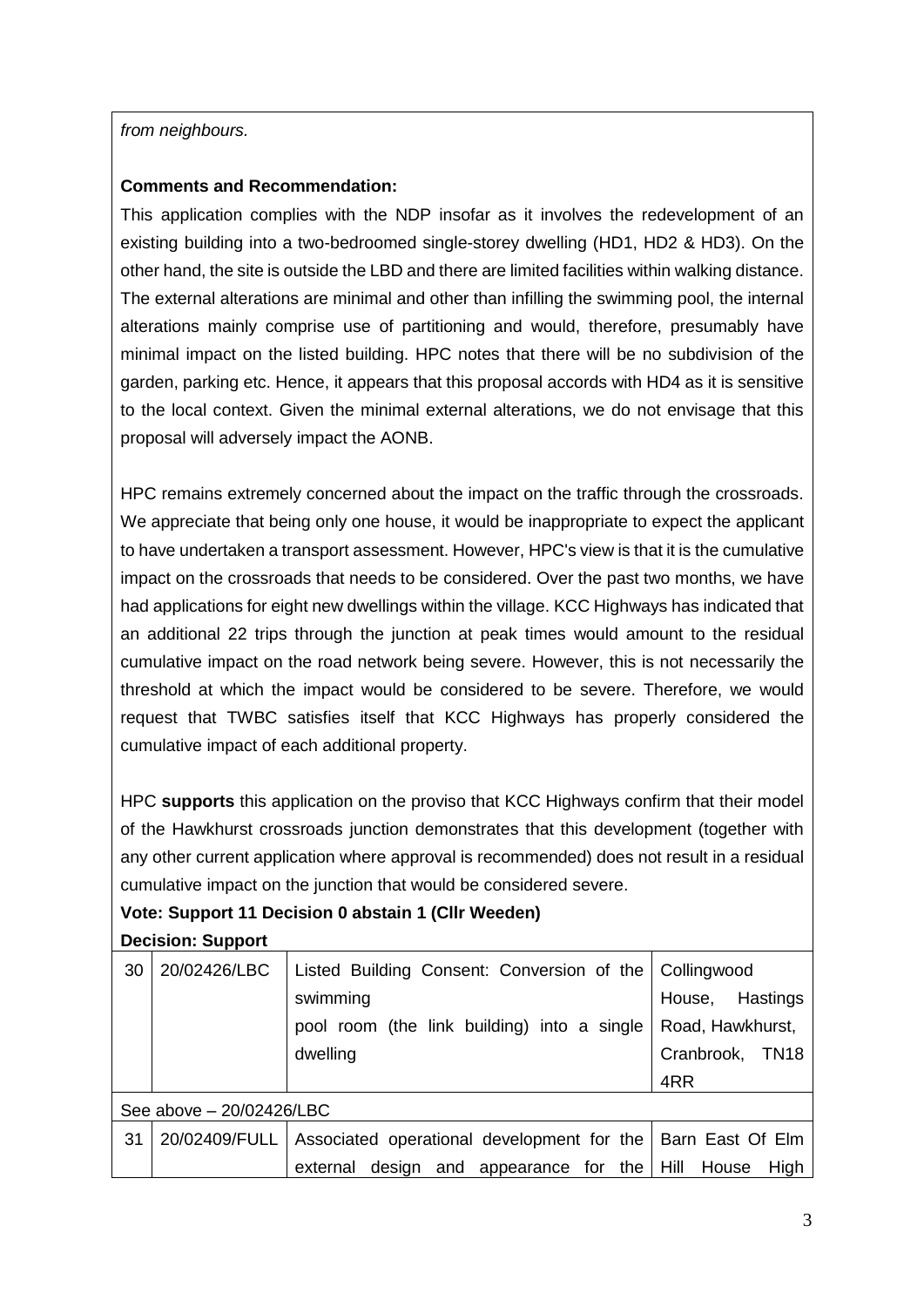| conversion of a building into an office and Street Hawkhurst |  |
|--------------------------------------------------------------|--|
| associated parking and landscaping. Along   Cranbrook Kent   |  |
| with covered external staircase                              |  |

#### **Background:**

*We considered the application for change of use in January. At this time, we did not object because the only relevant factors were transport & highways impacts, noise impacts, contamination risk and flood risk. We did, however, express concerns over whether a barn in the middle of a field in the AONB was an appropriate place for an office development.*

# **Comments and Recommendation:**

The application site is in a highly visible, isolated rural location. At present, it is a barn in the middle of a field, surrounded by other fields in a relatively open and flat part of the parish. Therefore, it is very hard to see how this will not impact negatively on the AONB.

HPC supports local businesses and would like to encourage more local employment opportunities for residents in Hawkhurst and the surrounding villages. However, this site appears to do little to support a move to a zero-carbon future, as its location necessitates the use of a car.

Nevertheless, HPC recognises that the NPPF encourages the sustainable growth and expansion of businesses in rural areas including through conversion of existing buildings. It makes clear that sites to meet local business needs may need to be found beyond existing settlements and in locations that are not well served by public transport. And indicates that "in these circumstances it will be important to ensure that development is sensitive to its surroundings, does not have an unacceptable impact on local roads and exploits any opportunities to make a location more sustainable (for example by improving the scope for access on foot, by cycling or by public transport)."

HPC remains extremely concerned about the impact on the traffic through the crossroads. Therefore, we would request that TWBC satisfies itself that KCC Highways has properly considered the cumulative impact of this development together with other committed developments.

We have seen nothing in the application that suggests that consideration has been given to making the location more sustainable. At the very minimum, we would wish to see the parking spaces providing charging points for electric vehicles and cycle parking. Ideally, we would like to see that consideration has been given to improving the safety of cyclists using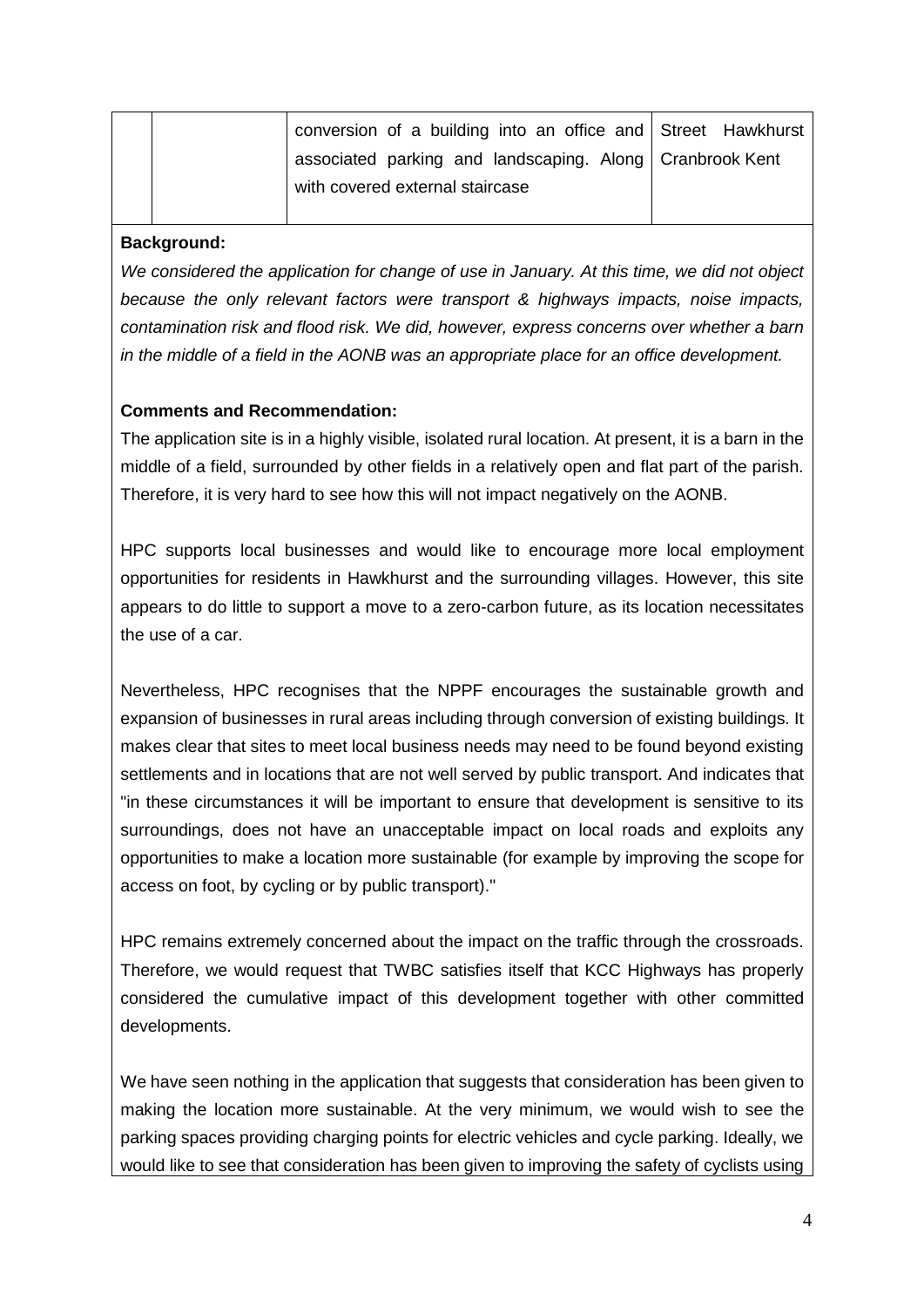the busy A268.

The application form is unclear how sewage will be disposed of. Given the issues with foul drainage in Hawkhurst, this needs to be determined as a matter of urgency.

With regards the impact on the AONB, we note that an effort has been made to screen the site with planting and a hedgerow. We are unsure how successful this will be and would like reassurance on this point from TWBC's Landscape and Biodiversity Officer. HPC's preference would be for native hedgerow, rather than native and semi-native.

The plan in the initial application for change of use to an office indicated that the development would be within the footprint of the barn. In this application the staircase is external, which changes the appearance from that of an agricultural building. This change, the introduction of parking spaces etc. all contribute to changing the agricultural setting of this site in the AONB. Therefore, our view is that the staircase should internal, so that the outline of the barn does not change.

HPC has significant reservations but would be willing to **support** this application on the proviso that TWBC can give us reassurances on the above points. If it would be helpful, we would be willing to discuss our concerns with the planning officer.

# **Vote: Support 12 Decision 0 abstain 0**

# **Decision: Support**

|    |                                                                       | <b>TN18 4DQ</b> |         |
|----|-----------------------------------------------------------------------|-----------------|---------|
|    |                                                                       | Cranbrook       | Kent    |
|    | addition of window to first floor west elevation                      | Hawkhurst       |         |
|    | part single and two storey rear extension; Winchester                 |                 | Road    |
| 32 | 20/02754/FULL   Removal of existing rear extension; Proposed   Willow |                 | Cottage |
|    |                                                                       |                 |         |

# **Background:**

*There is not much information with this application. No comments from neighbours.*

# **Comments and Recommendation:**

The extension appears to be sympathetic to the host house, using materials to match existing as required by HD4 of the NDP. Willow Cottage is built very close to the boundary with the neighbouring property to the west. Therefore, this extension will be also close to this boundary, as is the existing extension. Given that the proposed extension does not extend back beyond the line of the neighbouring properties, it seems unlikely to have a negative impact on nearby properties. The fact that there are no objections from neighbours lends weight to this view.

HPC **supports** this application

**Vote: Support 12 Decision 0 abstain 0**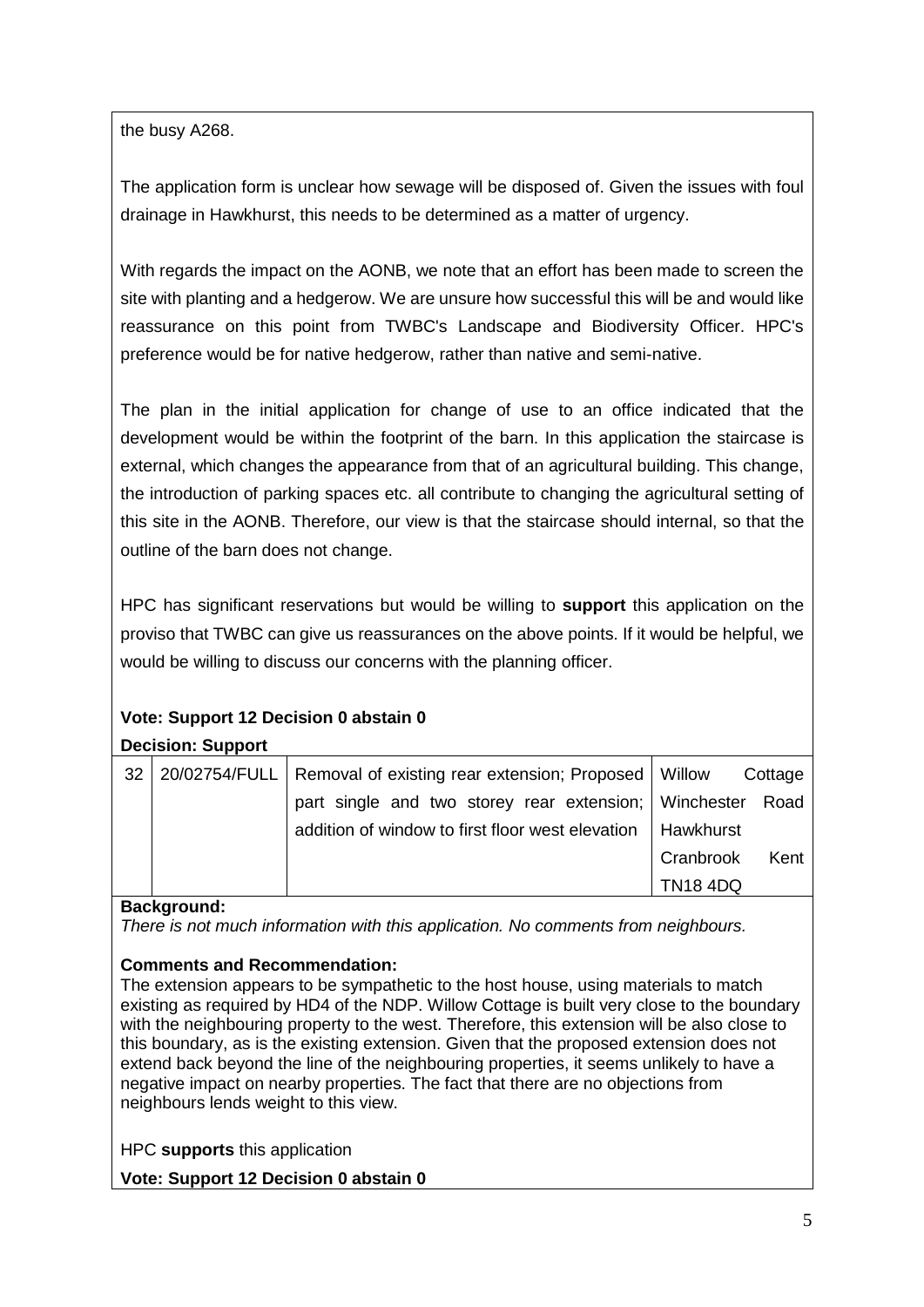|    | <b>Decision: Support</b> |                                                                            |                                                                              |  |  |
|----|--------------------------|----------------------------------------------------------------------------|------------------------------------------------------------------------------|--|--|
| 33 | 20/02797                 | Outline Application (Access not reserved) -<br>Erection of a single storey | Land To The Rear<br>Of 1-10, Highgate<br>Hill, Hawkhurst,<br>Cranbrook, Kent |  |  |

# **Background:**

*This is an outline application with everything except access reserved. No comments from neighbours.*

# **Comments and Recommendation:**

As it stands this application is in-line with the NDP, being for a one-bedroomed bungalow on previously developed land within the LBD and within walking distance of the facilities at Highgate (HD1 & HD2). It is set back from Highgate Hill along a narrow access route which minimise the impact on the street scene. The proposal is for a dwelling on a similar scale to the existing buildings that it will replace.

The Design, Access and Planning Statement indicates that it will meet the requirements of HD3, including meeting Lifetimes Homes Standards. This is to be welcomed although HPC is mindful that this is an outline application and is concerned that this may not necessarily be reflected in the full application. Therefore, if TWBC planning officers are minded to approve this application, HPC requests that any future full application must comply with HD3 to the same extent and that this should be a condition of the outline approval.

The requirements of HD4 would also need to be addressed when the full application is submitted. However, one area of concern that we feel is relevant at this stage is the requirement that all developments in Hawkhurst should have security built in and ensure that people feel safe within the hours of darkness through unobtrusive lighting and active frontages. We would like reassurance that this has been properly considered.

HPC remains extremely concerned about the impact on the traffic through the crossroads. We appreciate that being only one house, it would be inappropriate to expect the applicant to have undertaken a transport assessment. However, HPC's view is that it is the cumulative impact on the crossroads that needs to be considered. Over the past two months, we have had applications for eight new dwellings within the village. KCC Highways has indicated that an additional 22 trips through the junction at peak times would amount to the residual cumulative impact on the road network being severe. However, this is not necessarily the threshold at which the impact would be considered to be severe. Therefore, we would request that TWBC satisfies itself that KCC Highways has properly considered the cumulative impact of each additional property.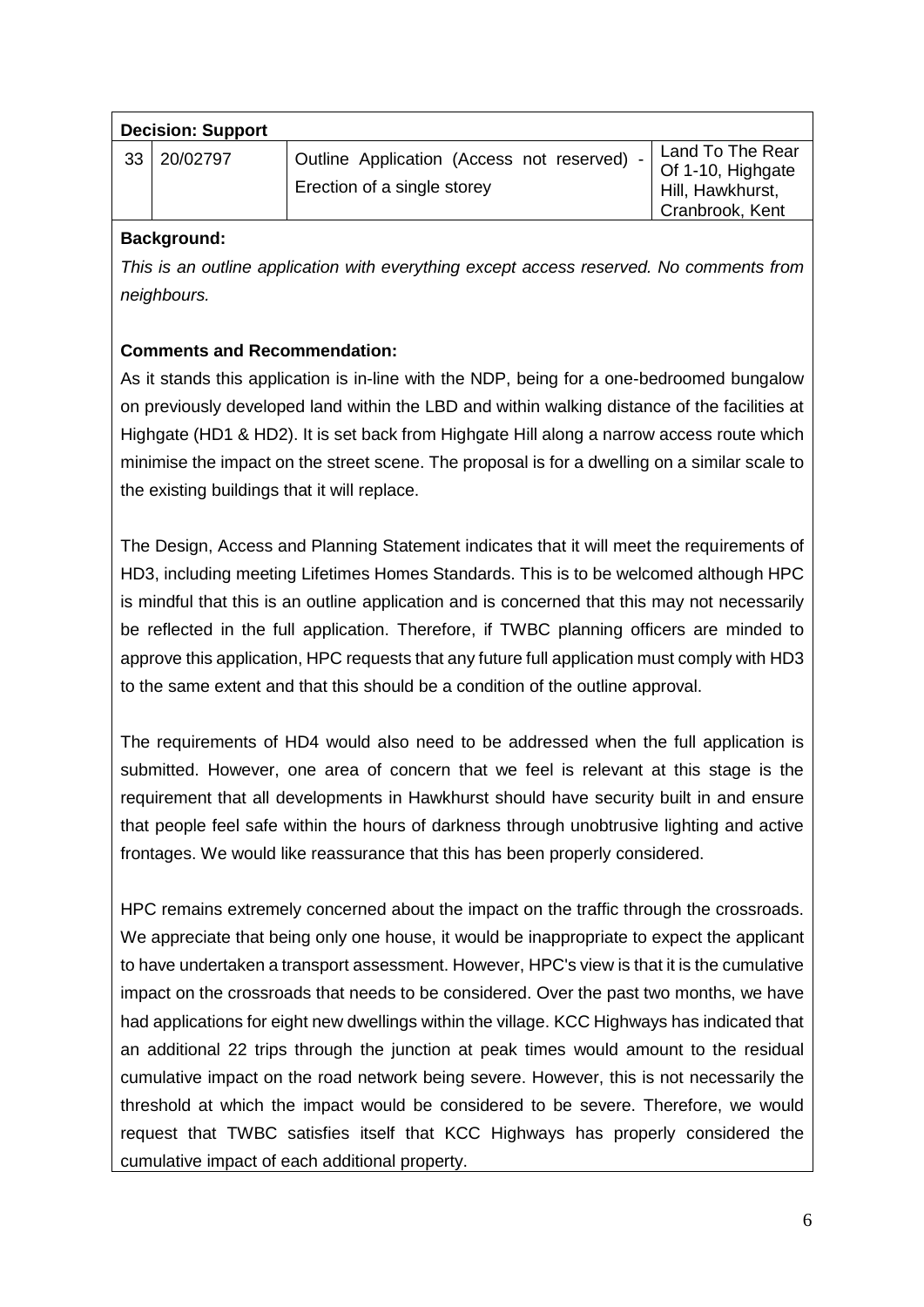HPC **supports** this application on the proviso that TWBC can give us reassurances on the above points

**Vote: Support 12 Decision 0 abstain 0 Decision: Support**

#### 6.2 Planning information on file

Cllr Hunt raised the point that following the public meeting on the golf course the decision was due December 2019. Can we write to TWBC what is happening – numerous rumours are circulating – **Cllr Escombe to write to TWBC**.

Cllr Cory raised the point that that the road signage on Hastings Rd has not been changed – **Clerk to chase up**.

# **7. MATTERS FOR FURTHER DISCUSSION:**

- 7.1 **Revised Council Standing Orders** Cllr Taylor Smith led the debate and a number of updates were agreed in principle. The issue of recording the meetings led to concerns,
- The size of the recordings and storage
- Access to the recordings should it be for administration or public use.

The debate concluded that SAP would review how we stored recordings and report back, but we need to amend the standing orders.

Cllr Taylor proposed and Cllr Green seconded the revised Standing Orders with a number of amendments agreed in principle – agreed 6 – 5 (Cllr BF, DB, JH, RL, BW against)

7.2 **Consultation on the planning white paper** – Cllr Escombe had circulated a draft for comment. Cllr Lusty felt it was an excellent note and proposed that Cllr Escombe be given delegated power to finalise and submit on behalf of the Council. This was seconded by Cllr Appelbe.

Cllr Lusty proposed and Cllr Appelbe seconded that Cllr Escombe be given delegated power to finalise and submit on behalf of the Council – agree unanimously

# **8. REPORTS OF COMMITTEE CHAIRMEN AND UPDATES**

8.1 Facility and Services Committee  $-24<sup>th</sup>$  August 2020

Cllr Fitzpatrick Proposals: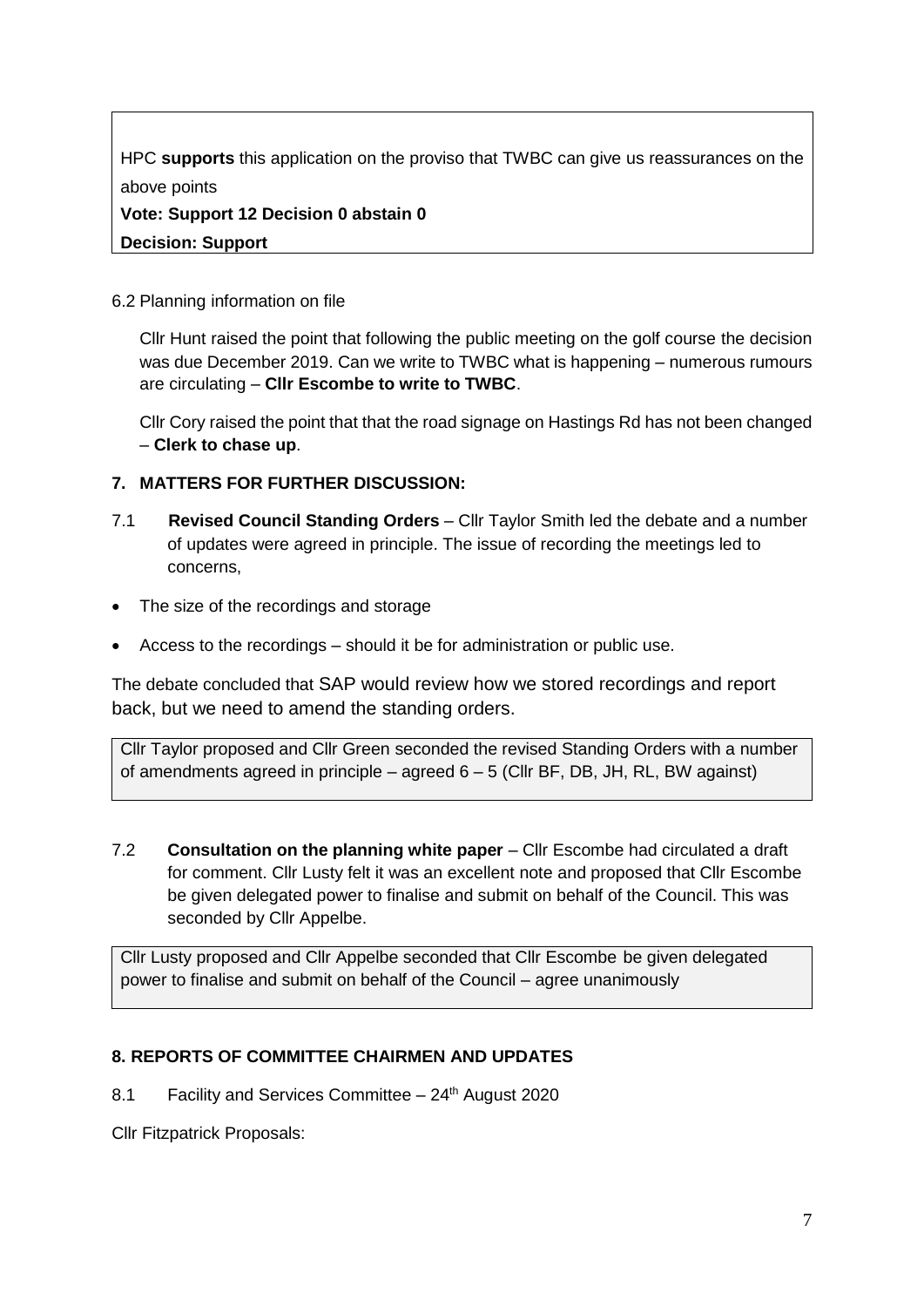- Copt Hall wall mounted electrical heating should be fitted, subject to M&S electrical approving the load
- New planters for colonnade of the 5 planters along the Colonnade 3 are damaged (wear and tear) Therefore propose to replace with similar – estimated £350.
- Renew service agreement for Hanging baskets agreed to appoint Mandy Vere. £2,500
- Lawson Circus subject to weather conditions, copies of insurance, licenses, COVID 19 risk assessments and two supporting references from other Councils approve the use of the Moor for a Circus in April 2021
- Allotments One year notice of termination issued to two plot holders
- 8.2 Strategy, Administration and Projects Committee 17<sup>th</sup> August 2020

Cllr Taylor –Smith

- Update on Remembrance Sunday  $8<sup>th</sup>$  November 2020 Cllr Taylor-Smith to lay wreath on behalf of the Council
- 8.3 Note Community Centre Working Group 5<sup>th</sup> October 2020

Cllr Whittle proposed and Cllr Weeden seconded to approve planning application fee £475 – agreed unanimously

#### **9. FINANCE:**

9.1 Monthly Income and expenditure

#### INCOME AND EXPENDITURE SEPTEMBER 2020 for FCM 12.10.2020

| Accounts for payment              | £ | 37,959.20    | to 12.10.20 |
|-----------------------------------|---|--------------|-------------|
| Payment received                  | £ | 96,958.16    | to 30.09.20 |
| <b>Net Expenditure</b>            | £ | 58,998.96    |             |
| Cambridge & Counties              | £ | 88,291.16    | to 30.04.20 |
| <b>Cambridge Building Society</b> | £ | 75,527.15    | to 31.12.19 |
| <b>Lloyds Current</b>             | £ | 11,000.00    | to 31.08.20 |
| <b>Lloyds Access Reserve</b>      |   | £ 163,503.04 | to 31.08.20 |

#### 9.2 Agreement to pay payments schedule already circulated

Proposed by Cllr Whittle and seconded by Cllr Lusty to approve payment schedule – agreed unanimously

#### **10. CORRESPONDENCE**

| No   Date | <b>From</b> | <b>Issue</b>                               |
|-----------|-------------|--------------------------------------------|
| 12.10.20  | A resident  | Complaint about increase in allotment fees |